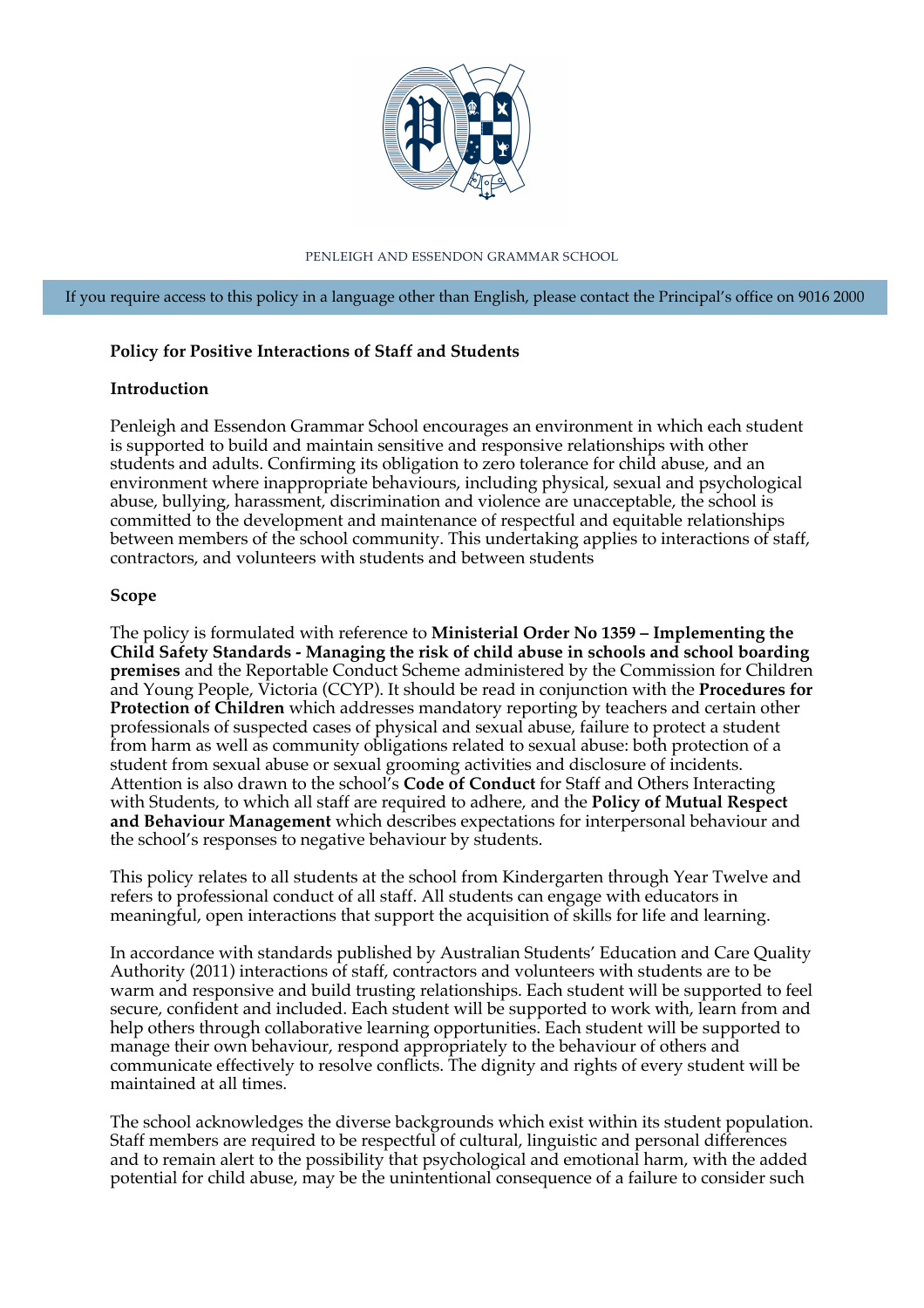differences. Factors for special consideration include race, religion, ethnic or linguistic background, diversity related to sexual orientation, gender identity or intersex status (LGBTQI+), individual needs related to disability and situations in which a student may be unable to live at home or may be experiencing other difficult family circumstances. Victoria's Child Safe Standards direct specific attention to respecting, valuing and protecting children of First Nations Australians' heritage and acknowledging the importance of culture to their safety and wellbeing.

# **Professional conduct**

While Penleigh and Essendon Grammar School encourages relationships between staff and students that are supportive and caring, a clear understanding by students that staff members are professionals is fostered and whilst staff members can be interested, kind and friendly, they should not be, nor act like, friends or equals of any student.

In general terms, physical contact between staff members and students is discouraged and 'hands off' practices are recommended. Corporal punishment is forbidden and physical contact with students must not be made to punish or discipline. Any contact with a student that is prolonged or effusive or may be perceived to be of a sexual or intimate nature, such as touching on the buttocks, genitals or breasts, should be strictly avoided.

All interaction must be positive and respectful. The school acknowledges the complexities and variations in relationships and behaviours staff members may have with students from Kindergarten to Year Twelve. In general when interacting with secondary age students, staff members should not have physical contact with the students in their care unless deemed necessary when demonstrating sport, musical, dance or drama postures, or for the provision of medical care such as first aid and then, only with the consent of the student. The school recognises that interactions between a staff member and primary age students may include greater physical contact and direct support than would be appropriate with older students. Notwithstanding these differences, it is acknowledged that a pat on the arm or shoulder to console, support or encourage a student might be appropriate from time to time when dealing with a student at any age.

Significant physical contact may be required when supporting a student with special needs. In these situations, the support should always concur with strategies agreed in consultation with the student and their parents and follow plans documented in the student's Individual Education Plan or Student Health Support Plan.

All communication, including that conducted online, between staff members and students should be handled in a professional manner. Staff members should not connect with students, or interact with or post images of students on their own private social media forums, for example, do not 'friend' a student on Facebook or upload images of students to Instagram. Refer to the **Social Media Policy**.

### **Restraint of a student**

There are situations where a staff member may reasonably restrain a student who is an immediate danger to themselves or others. Action taken should be age appropriate and considered reasonable in the circumstances. There should be no other immediately evident and less restrictive means of responding to the situation and the action taken for the minimum time until the danger has passed. Whilst no staff member is expected to place themselves in danger, they are expected to exercise professional judgement in responding appropriately to situations, considering the circumstances and their own physical capacity and abilities.

Following restraint of a student, support may be required by the student and others, both students and staff members, who were involved or witnessed the incident. Such support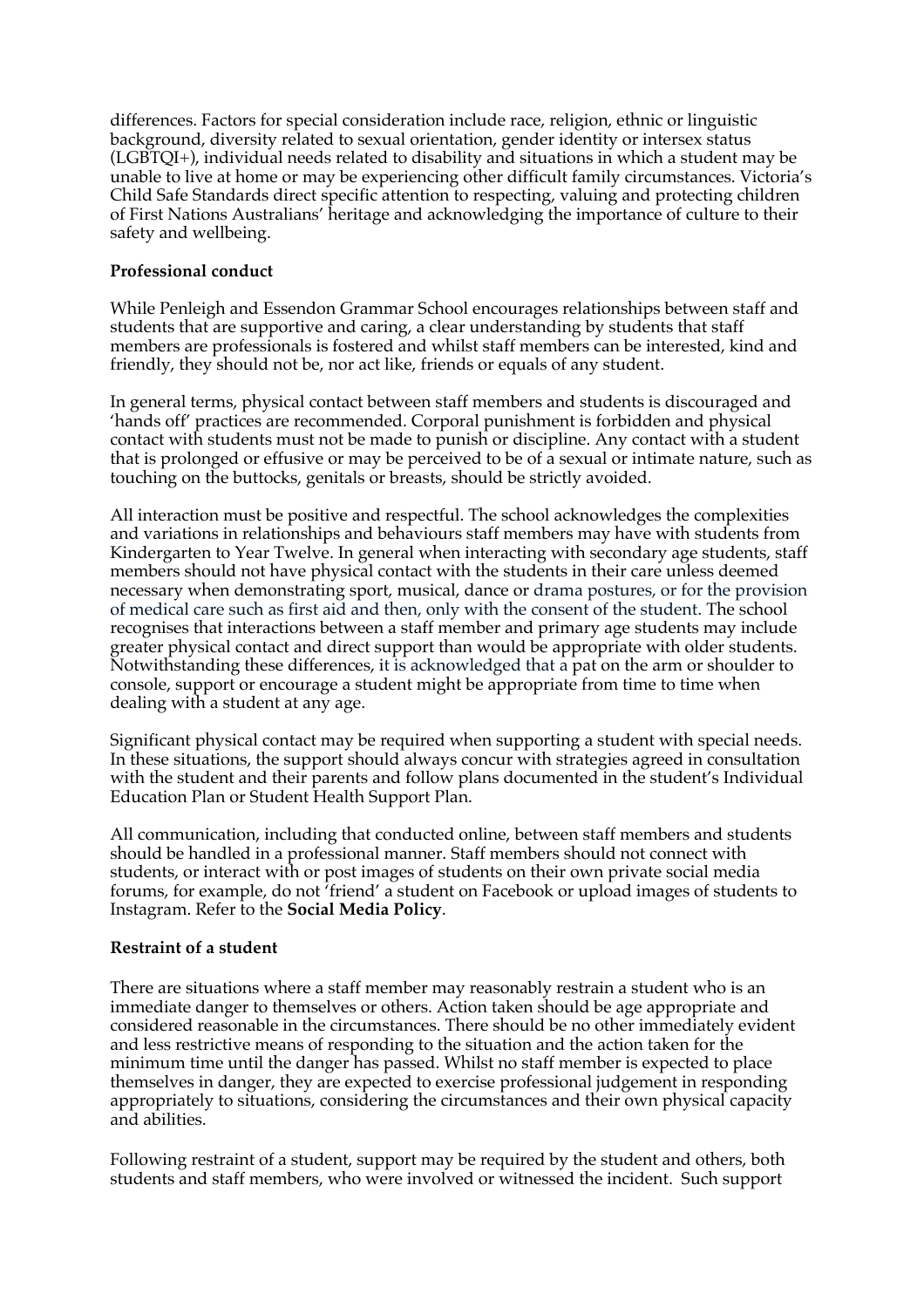will be offered as appropriate. Communication with the student's parents will occur as appropriate, and will include discussion of decisions addressing the student's wellbeing and needs with reference the **Policy of Mutual Respect and Behaviour Management** and the **Individual Needs Policy** when fitting. An incident report will be prepared for the Principal and a record kept when follow-up actions or support are required.

# **After hours contact**

Staff members might attend an after-hours function such as a private party or be present at a public venue where PEGS students are present. If the staff member decides that a student may be at risk of harm, they should take reasonable measures to reduce that risk. The staff member must then inform the Head of Section at the earliest opportunity of the risk and their response.

# **Strategies to reduce the risk of child abuse and promote child empowerment**

The Board of Directors endorses a caring, respectful and inclusive culture based on the **Policy of Mutual Respect and Behaviour Management** and **Statement of Our Behaviour.** Discussion of behavioural expectations will be held regularly with students at every level and information summarising policies displayed widely in classrooms for reference by staff and students.

In recognition of the potential for abusive situations, the Heads of Section will employ risk management strategies in monitoring the school environment and activities in which a staff member is alone with children. This may include consideration of the potential for abuse associated with circumstances of the physical environment, including risk related to the layout of school buildings and grounds; the appropriate use of the electronic environment, including social networks, and the potential for risk during co-curricular activities. Refer to the **Code of Conduct** for Staff and others interacting with students and the **Social Media Policy**.

The school will also protect children from potential abuse by requiring that a valid Working With Children Check (WWCC) is provided for all staff employed by an external agency but working on school property on a regular basis or for an extended period, as well as personnel involved in student-related activities during an excursion, study tour, student exchange placement or other activity organized by the school. Where it is necessary for short-term work to be carried out on school property by a worker not holding a valid WWCC, they will be accompanied by a suitable registered supervisor while on school property. **Refer to the Visitors Policy**.

In consultation with Heads of Section the Principal will ensure that appropriate guidance will be provided to school staff at least annually about:

- individual and collective obligations and responsibilities for managing the risk of child abuse, including risks related to the actions of students 18 years or over in communication with students of less than 16 years;
- response to and management of risks related to abuse by one student of another;
- review of potential risk for child abuse in the school environment, including in online communication;
- the school's current child safety standards and Code of Conduct for Staff and Others Interacting with Students.

Refer to the Child Safety Policy.